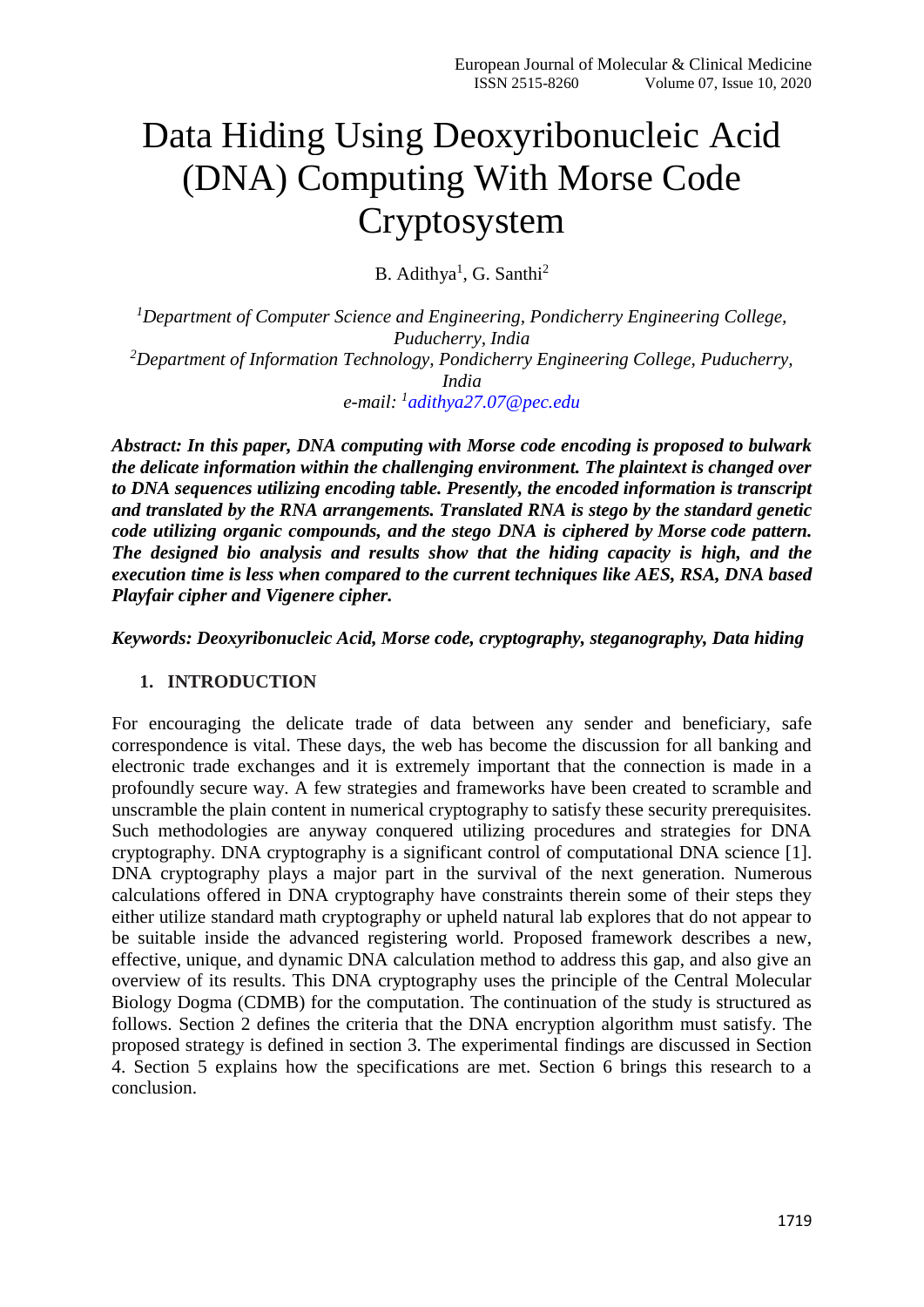## **2. REQUIREMENTS FOR USING DNA COMPUTING ALGORITHM**

Every algorithm for computing the DNA should follow a set of specifications. Those criteria were defined in this paper based on the constraints found in the current encryption algorithms as described in Table 1. In DNA computing algorithm, Table 2 presents the execution of a set of requirements in the existing works. The below table 2 shows that the performance of the DNA cryptography specifications of the existing works is not complete. The following discussion is evolving the same.

**Table 1:** Description of criteria for DNA computing algorithm to be satisfied

| <b>Criteria</b>                                                                                      | <b>Description</b>                                                                                                                                                                           |
|------------------------------------------------------------------------------------------------------|----------------------------------------------------------------------------------------------------------------------------------------------------------------------------------------------|
| Entire character set<br>$\bullet$<br>DNA encoding                                                    | The DNA coding table must contain the complete set<br>$\bullet$<br>of characters, of which 96 elements for DNA encoding<br>sequences.                                                        |
| Dynamic generation<br>$\bullet$<br>of encoding table                                                 | At each interval session encoding table is created<br>$\bullet$<br>according to the random principle and provides<br>concrete DNA sequences, for each element from the set<br>of characters. |
| Unique sequence to<br>$\bullet$<br>encode<br><b>DNA</b><br>sequence for every<br>plaintext character | For each element of the character set in each encoding<br>table generation of each session, plaintext encoding<br>into DNA sequence is unique                                                |
| Robustness<br>$\bullet$<br>encoding                                                                  | The table of character encoding must be based on a<br>$\bullet$<br>high degree of secure random encoding table must also<br>contain random steps generations.                                |
| Preserving<br>$\bullet$<br>biological process in<br>the simulation                                   | The DNA computing algorithm is based on the<br>$\bullet$<br>biological processes that are replicated to fit into the<br>world of digital computing.                                          |
| of<br>Dynamicity<br>$\bullet$<br>encryption                                                          | Due to the unique generation of DNA encoding table,<br>$\bullet$<br>different ciphertext can be generated for each session<br>using the same plaintext                                       |

**Table 2:** Execution of a set of requirements in the existing works

| <b>Authors</b>     | <b>Entire</b><br>character<br><b>DNA</b><br>set<br>encoding | <b>Dynami</b><br>$\mathbf c$<br>generati<br><sub>of</sub><br><b>on</b><br>encodin<br>g table |                           | Robustn<br><b>ess</b><br>encodin<br>g | <b>Preservi</b><br>$\mathbf{n}\mathbf{g}$<br>biologic<br>al<br>process<br>in<br>the<br>simulati | <b>Dynami</b><br><b>of</b><br>city<br>encrypti<br><b>on</b> |
|--------------------|-------------------------------------------------------------|----------------------------------------------------------------------------------------------|---------------------------|---------------------------------------|-------------------------------------------------------------------------------------------------|-------------------------------------------------------------|
|                    |                                                             |                                                                                              | plaintext<br>character    |                                       | on                                                                                              |                                                             |
| Agrawal et.al [3]  |                                                             | $\mathbf x$                                                                                  | $\mathbf x$               | $\mathbf x$                           | $\mathbf x$                                                                                     | $\mathbf x$                                                 |
| Ning $[4]$         | $\mathbf x$                                                 | $\mathbf x$                                                                                  | $\mathbf x$               | $\mathbf x$                           |                                                                                                 | $\mathbf x$                                                 |
| Sabry et. al [5]   | $\boldsymbol{\mathsf{x}}$                                   | $\boldsymbol{\mathsf{x}}$                                                                    | $\mathbf x$               | $\boldsymbol{\mathsf{x}}$             | #                                                                                               | #                                                           |
| Sadeg et. al [6]   | $\mathbf x$                                                 | $\mathbf x$                                                                                  | $\mathbf x$               | $\mathbf x$                           |                                                                                                 | $\boldsymbol{\mathsf{x}}$                                   |
| Zhang et. al $[7]$ | $\boldsymbol{\mathsf{x}}$                                   | $\boldsymbol{\mathsf{x}}$                                                                    | $\boldsymbol{\mathsf{x}}$ | $\boldsymbol{\mathsf{x}}$             | $\mathbf x$                                                                                     | $\boldsymbol{\mathsf{x}}$                                   |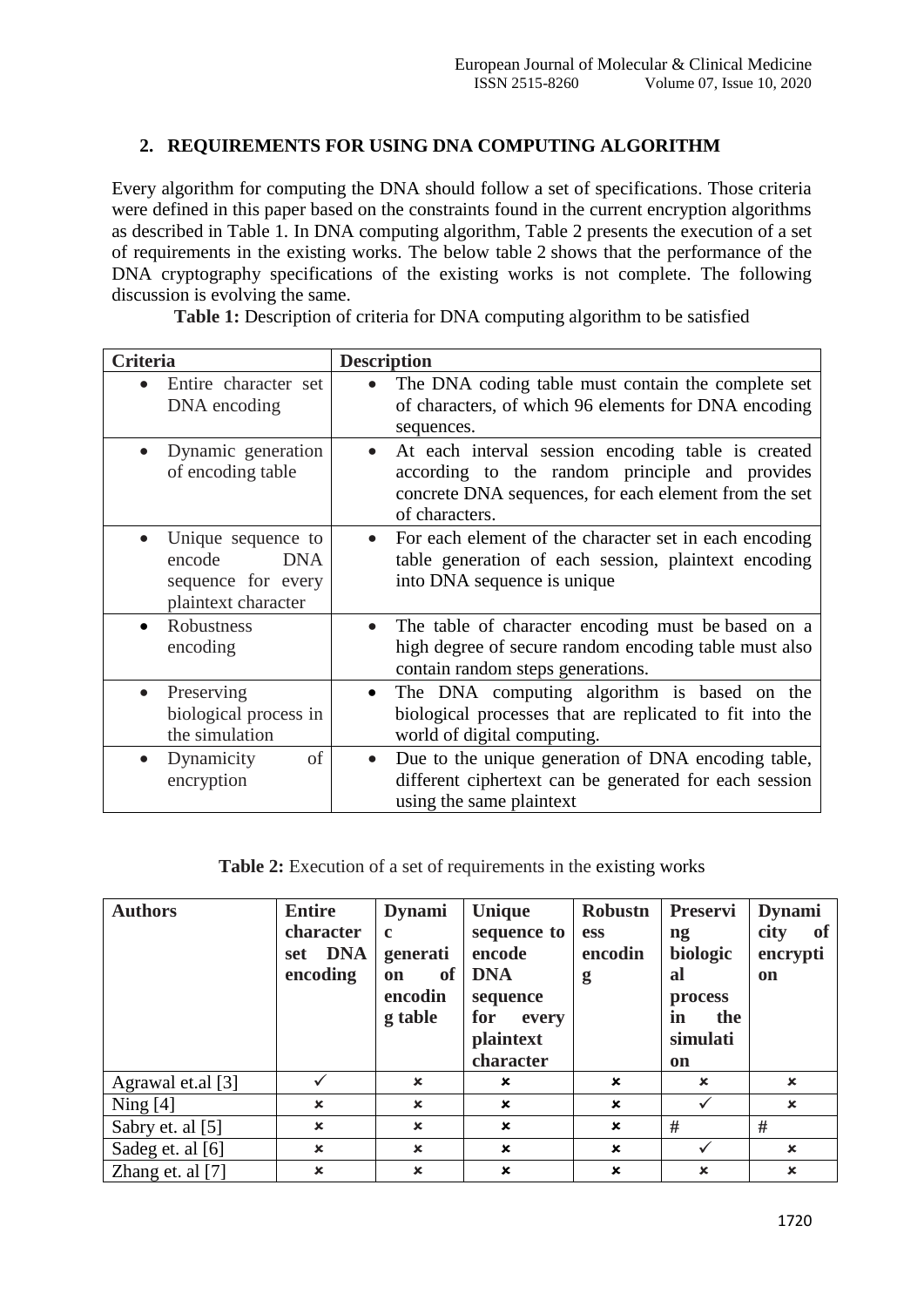| $F^{\wedge n}$<br>----<br>et.<br>al<br>18<br>-iviurugan |  | <br>- |  |  |
|---------------------------------------------------------|--|-------|--|--|
|                                                         |  |       |  |  |

 $\boldsymbol{\mathsf{x}}$  Indicates acquisition  $minimum$  # Indicates partial acquisition  $\checkmark$  Indicates Appropriate acquisition

### **3. PROPOSED METHOD**

The algorithm for DNA encoding is a complete description of a mechanism defined in [2]. For brevity's sake, this paper focuses on the algorithm of encryption and the decryption which is maintained, and not treated in depth. The computing algorithm consists of the following steps to encrypt a plaintext into ciphertext is shown in Fig. 1.

Encoding processes for plaintext to DNA sequence conversion to be performed before the encryption begins. For example: Let's expect the plaintext is, "Tree" and the plaintext are equitably isolated into two parts. If the plaintext is not divided equally, an element of randomness is applied to make them equal. Normally, plaintext is first changed over to DNA sequence by utilizing the following binary code rule A-00, T-01, C-10, and G-11 [9]. The cycle of transformation is simply a plaintext encoded with DNA, with the respective intron sequences. The turned DNA sequence is translated into mRNA sequence by supplanting Thymine (T) with Uracil (U) on both the left and right sides of the DNA groupings. It is a method of simulating a biological transcriptions mechanism.

The mRNA sequence is translated into a tRNA sequence by substituting each DNA from the letter set with its DNA letter set complement. For illustration, changes will be performed to A-U, U-A, G-C, C-G. The tRNA sequence is changed over to DNA sequence by the substitution of Uracil (U) with Thymine (T). This is an organic method of reversetranscription of the simulation. The reverse-transcription DNA sequence is moved once on the two sides of the right-hand side. The universal basic amino acids table consists of 20 amino acids; in this work, it is extended to 256 elements is shown in Table 3.



**Fig. 1.** Block Diagram of Data Hiding using DNA Computing with Morse Code Cryptosystem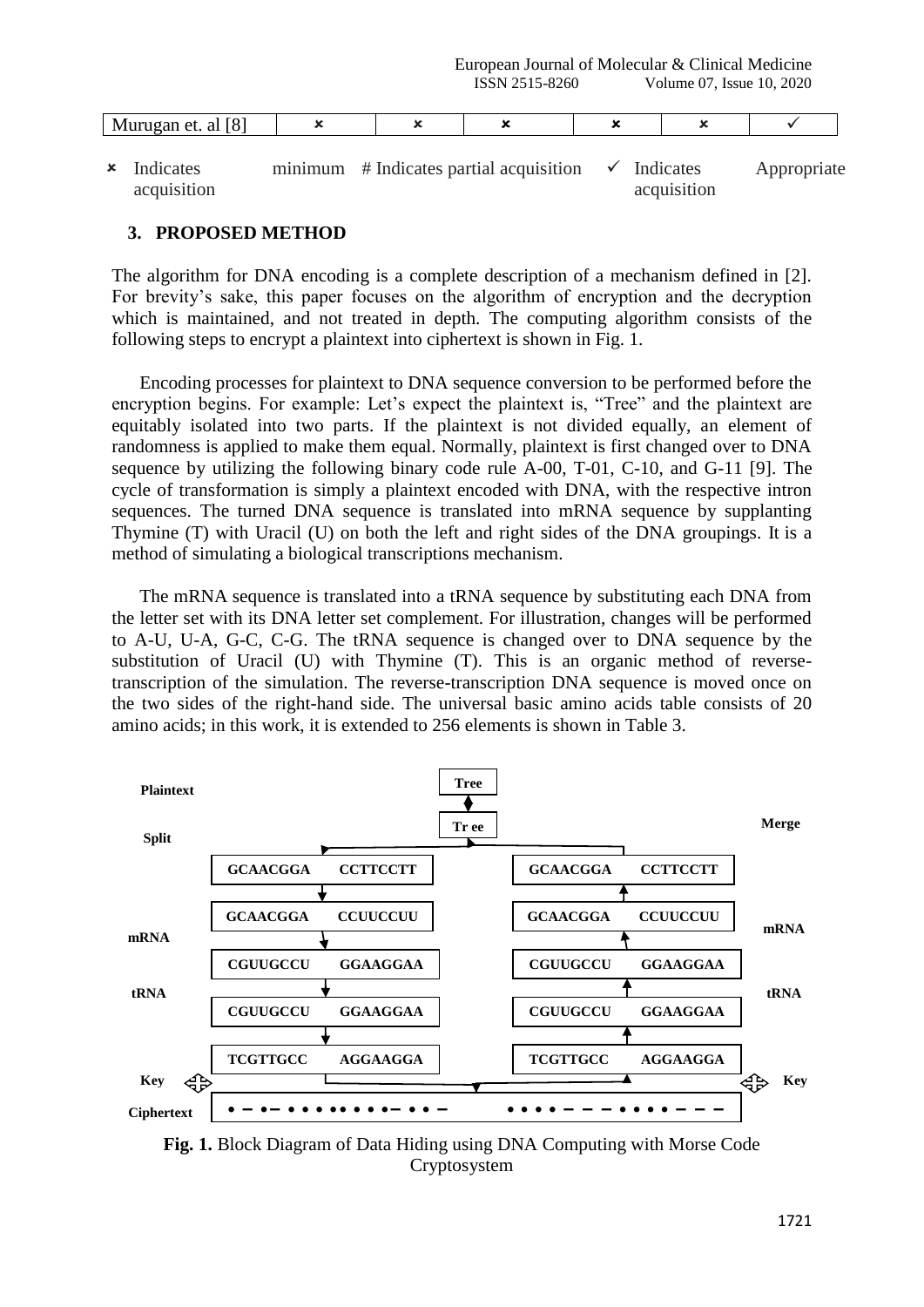Morse code is a way to transfer information by using the regular sequence of short and long marks or pulses of letters, numbers and special characters of a message, usually referred to as "dots and dashes". The Morse code pattern is applied over the encoded DNA sequences to form the ciphertext. The receiver receives the encrypted message and the idea of the alternate network from the safe link, and the recipient employments the DNA encoding calculation to build two DNA encoding tables from their claim clue and the sender clue. Finally, both the left and the right side plaintext are blended.

|              | T            | G              | $\mathbf{A}$              | $\mathbf C$  | T         | G              | $\mathbf{A}$   | $\mathbf C$ | <b>TT</b> |               | G AT CT       |              | T               | G           | $\mathbf{A}$ | $\mathbf C$    |
|--------------|--------------|----------------|---------------------------|--------------|-----------|----------------|----------------|-------------|-----------|---------------|---------------|--------------|-----------------|-------------|--------------|----------------|
|              | A            | $\mathbf A$    | $\mathbf A$               | $\mathbf{A}$ | G         | G              | G              | G           |           | $\mathbf T$   |               |              | $\mathbf C$     | $\mathbf C$ | $\mathbf C$  | $\mathbf C$    |
| T            | <b>TC</b>    | <b>TC</b>      | <b>TC</b>                 | <b>TC</b>    | TC        | TC             | TC             | TC          | TC        | TC            | TC            | <b>TC</b>    | TC              | <b>TC</b>   | <b>TC</b>    | TC             |
| $\mathbf C$  | TA           | G              | A                         | CA           | TG        | G              | A              |             | CG TT GT  |               | AT            | <b>CT</b>    | TC              | GC          | AC           | CC             |
|              |              | A              | $\mathbf{A}$              |              |           | G              | G              |             |           |               |               |              |                 |             |              |                |
| A            | A            | AC             | AC                        | AC           | A         | AC             | AC             | AC          | A         | $\mathbf{A}$  | $\mathbf{A}$  | $\mathbf{A}$ | A               | AC          | AC           | A              |
| $\mathbf C$  | <b>CT</b>    | G              | A                         | CA CT        |           | G              | A              | CG CT       |           | $\mathcal{C}$ | $\mathcal{C}$ | CC           | <b>CT</b>       |             | GC AC        | CC             |
|              | A            | A              | A                         |              | G         | G              | G              |             | T         | <b>GT</b>     | AT            | T            | $\mathcal{C}$   |             |              | $\mathsf{C}$   |
| G            | G            | GC             | GC                        | GC G         |           | GC             |                | GC GC G     |           | $\mathsf G$   | G             | G            | G               | GC          | - GC         | G              |
| $\mathbf C$  | <b>CT</b>    | G              | A                         | CA           | <b>CT</b> | G              | $\mathbf{A}$   | CG CT       |           | $\mathbf C$   | $\mathcal{C}$ | CC           | <b>CT</b>       | <b>GC</b>   | AC           | CC             |
|              | A            | A              | A                         |              | G         | G              | G              |             | T         | <b>GT</b>     | AT            | T            | $\mathsf{C}$    |             |              | $\mathsf{C}$   |
| $\mathbf C$  | <b>CC</b>    | CC             | CC                        | CC CC        |           | CC             | <b>CC</b>      | CC C        |           | CC            | <b>CC</b>     | CC           | CC              | CC CC       |              | CC             |
|              | $C$ TA       | G              | $\mathbf{A}$              | CA TG        |           | G              | A              | CG CT       |           | <b>GT</b>     | AT            | <b>CT</b>    | <b>TC</b>       | GC          | AC           | <b>CC</b>      |
|              |              | A              | A                         |              |           | G              | G              |             | T         |               |               |              |                 |             |              |                |
| $\mathbf C$  | <b>CT</b>    | <b>CT</b>      | <b>CT</b>                 | CT CT        |           | <b>CT</b>      | <b>CT</b>      |             | CT CT     |               | CT CT         | <b>CT</b>    | <b>CT</b>       | <b>CT</b>   | <b>CT</b>    | <b>CT</b>      |
| T            | <b>TA</b>    | G              | A                         | CA TG        |           | G              | A              | CG TT       |           | GT            | AT            | <b>CT</b>    | TC              | GC          | AC           | <sub>CC</sub>  |
|              |              | A              | A                         |              |           | G              | G              |             |           |               |               |              |                 |             |              |                |
| G            | GT           | <b>GT</b>      | <b>GT</b>                 | GT GT        |           | <b>GT</b>      | <b>GT</b>      |             | GT GT     | GT            | GT            | <b>GT</b>    | <b>GT</b>       | <b>GT</b>   | <b>GT</b>    | <b>GT</b>      |
| <sup>T</sup> | TA           | G              | A                         | CA TG        |           | G              | A              |             | CG TT     | <b>GT</b>     | AT            | <b>CT</b>    | TC              | GC          | AC           | <b>CC</b>      |
|              |              | A              | A                         |              |           | G              | G              |             |           |               |               |              |                 |             |              |                |
| ${\bf A}$    | AT           | AT             | AT                        | AT           | AT        | AT             | AT             | AT          | AT        |               | AT AT         | AT           | AT              | AT          | AT           | AT             |
| T            | <b>TA</b>    | G              | A                         |              | CA TG     | CG             | A              |             | CG TT GT  |               | AT CT         |              | TC              | <b>GC</b>   | AC           | <b>CC</b>      |
|              |              | A              | A                         |              |           |                | G              |             |           |               |               |              |                 |             |              |                |
| T            | <b>TT</b>    | <b>TT</b>      | <b>TT</b>                 | TT           | TT        | <b>TT</b>      | <b>TT</b>      | TT          | TT        | <b>TT</b>     | <b>TT</b>     | <b>TT</b>    | TT              | <b>TT</b>   | TT           | <b>TT</b>      |
| T            | <b>TA</b>    | G              | $\mathbf{A}$              | CA TG        |           | G              | $\mathbf{A}$   | CG          | <b>TT</b> | <b>GT</b>     | AT            | <b>CT</b>    | <b>TC</b>       | GC          | AC           | <b>CC</b>      |
| T            | <b>TG</b>    | A<br><b>TG</b> | A                         | TG           | <b>TG</b> | G<br><b>TG</b> | G<br><b>TG</b> |             |           | <b>TG</b>     | TG            | TG           |                 |             | <b>TG</b>    | <b>TG</b>      |
|              | G TA         | G              | <b>TG</b><br>$\mathbf{A}$ | CA TG        |           | G              | A              | TG<br>CG    | TG<br>TT  | <b>GT</b>     | AT            | <b>CT</b>    | TG<br><b>TC</b> | TG<br>GC    | AC           | <b>CC</b>      |
|              |              | A              | A                         |              |           | G              | G              |             |           |               |               |              |                 |             |              |                |
| A            | A            | A              | A                         | A            | A         | A              | $\mathbf{A}$   | A           | A         | A             | A             | A            | A               | A           | A            | A              |
| G            | <b>GT</b>    | G              | G                         | GC           | <b>GT</b> | G              | G              | GC          | <b>GT</b> | G             | G             | G            | <b>GT</b>       | G           | G            | G              |
|              | A            | G              | A                         | A            | G         | G              | $\mathbf{A}$   | G           | T —       | GT            | AT            | <b>CT</b>    | $\mathcal{C}$   | GC          | AC           | CC             |
|              |              | A              | $\mathbf{A}$              |              |           | G              | ${\bf G}$      |             |           |               |               |              |                 |             |              |                |
| G            | G            | G              | G                         | G            | G         | G              | G              | G           | G         | G             | G             | G            | G               | G           | G            | G              |
|              | G GT         | G              | G                         | GC           | <b>GT</b> | G              | G              | GC          | <b>GT</b> | G             | G             | G            | <b>GT</b>       | G           | G            | G              |
|              | $\mathbf{A}$ | G              | A                         | A            | G         | G              | A              | G           | T -       | <b>GT</b>     | AT            | <b>CT</b>    | $\mathbf{C}$    | GC          | AC           | <b>CC</b>      |
|              |              | A              | A                         |              |           | G              | G              |             |           |               |               |              |                 |             |              |                |
| $\mathbf C$  | $\mathbf C$  | CG             | CG                        | $CG \quad C$ |           | CG             | CG             | $CG \ C$    |           | $C$ $C$       |               | $\mathsf{C}$ | $\mathbf{C}$    |             | CG CG        | C <sub>1</sub> |
| G            | GT           | G              | A                         | CA           | <b>GT</b> | G              | A              |             | CG GT     | G G           |               | G            | <b>GT</b>       |             | GC AC        | G              |
|              | A            | A              | A                         |              | G         | G              | G              |             | T -       | <b>GT</b>     | AT            | CT           | $\mathsf{C}$    |             |              | CC             |
|              |              |                |                           |              |           |                |                |             |           |               |               |              |                 |             |              |                |

**Table 3:** Extended amino acid encoding table with 256 elements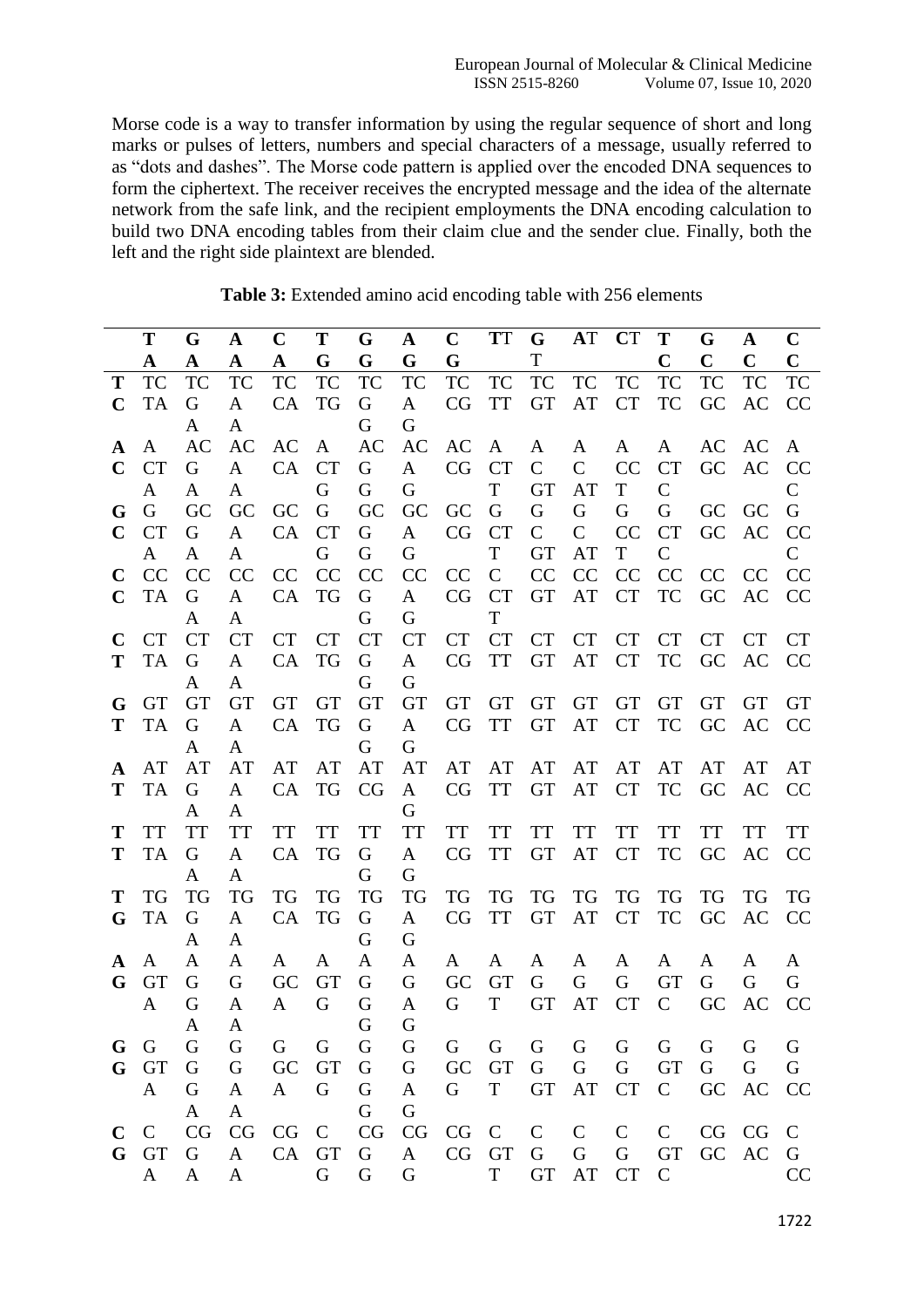European Journal of Molecular & Clinical Medicine ISSN 2515-8260 Volume 07, Issue 10, 2020

|              | A AT         | G            | $\mathbf{A}$ |           |              |                | CA AT G A CG AT A A A AT GC AC A |                  |            |     |      |             |                                  |             |
|--------------|--------------|--------------|--------------|-----------|--------------|----------------|----------------------------------|------------------|------------|-----|------|-------------|----------------------------------|-------------|
|              | $\mathsf{A}$ | $\mathsf{A}$ | A            |           | G            | G              | $\overline{G}$                   | $\Gamma$         | GT AT CT C |     |      |             |                                  |             |
| $G$ $G$      |              | - G          | G            | G         | $\mathbf{G}$ | $\overline{G}$ | $\overline{G}$                   | G G G G          |            | G G |      | $\mathbf G$ | - G                              | $\mathbf G$ |
|              | A AT         | A            | $\mathbf{A}$ |           |              | AC AT A A      |                                  | AC AT A A A AT A |            |     |      |             | $\mathbf{A}$                     |             |
|              | $\mathsf{A}$ | G            | $\mathsf{A}$ |           | A G G        |                | $\mathbf{A}$                     |                  |            |     |      |             | G T GT AT CT C GC AC CC          |             |
|              |              | $\mathsf{A}$ | A            |           |              | G              | G                                |                  |            |     |      |             |                                  |             |
| $A \cap A$   |              | $\mathbf{A}$ | A            |           | A A A        |                | $\mathbf{A}$                     |                  |            |     |      |             | A A A A A A A A A                |             |
| $\mathbf{A}$ | AT A         |              | A            | AC AT A A |              |                |                                  | AC AT A A A      |            |     | AT A |             | $\mathbf{A}$                     |             |
|              | $\mathsf{A}$ | G            | $\mathsf{A}$ |           | A G          | G              | $\mathbf{A}$                     |                  |            |     |      |             | G T GT AT CT C GC AC CC          |             |
|              |              |              | A            |           |              | G              | G                                |                  |            |     |      |             |                                  |             |
|              | T TA         | TA.          | TA           | TA TA TA  |              |                |                                  |                  |            |     |      |             | TA TA TA TA TA TA TA TA TA TA TA |             |
| $\mathbf{A}$ | TA G         |              | $\mathsf{A}$ | CA TG     |              | G              |                                  |                  |            |     |      |             | A CG TT GT AT CT TC GC AC CC     |             |
|              |              |              |              |           |              |                | G                                |                  |            |     |      |             |                                  |             |

#### **4. PERFORMANCE ANALYSIS**

The proposed DNA computing algorithm has been differentiated with the results of the current techniques of Advanced Encryption Standard (AES), Rivest-Shamir-Adleman (RSA), DNA based playfair cipher, and DNA based vigenere cipher. The exploratory comparison shows that the proposed cryptosystem is the foremost compelling encryption strategy to be combined with DNA steganography concerning the greatest sizes of bits that can be implanted for hiding capacity and runtime of the cover objects. The proposed cryptosystem was assessed on the same seven measurements that received in the NCBI database [10] [11]. As demonstrated in fig. 2, 3 the x-axis represents DNA sequences of a different length utilized for information covering up through base pair (bp). In fig. 2, y-axis represents the reference DNA sequence of seven measurements. In fig. 3, y-axis represents the information hiding execution time for the estimate of 10kb.

#### **5. NUMERICAL RESULTS**

In proposed strategy, the hiding capacity is expanded to exceed 2.4 bits per nucleotide (bpn). The current strategy hides 1.5bpn, which is 40% less than the proposed strategy. For example, by utilizing the current procedure, a reference DNA of 181,432bp can cover up a message of length up to 35.05 kilo bytes (kb) whereas the proposed one can hide up to 57.03kb. The proposed methods also illustrates its dominance over the AES cipher and the hiding capacity of the RSA cipher, as these conventional strategies require extra padding bits in their encryption calculation, so the AES cipher can cover up to 47.02kb and the RSA cipher can cover up to 42.08kb by utilizing the same length of reference DNA sequence 181,432bp.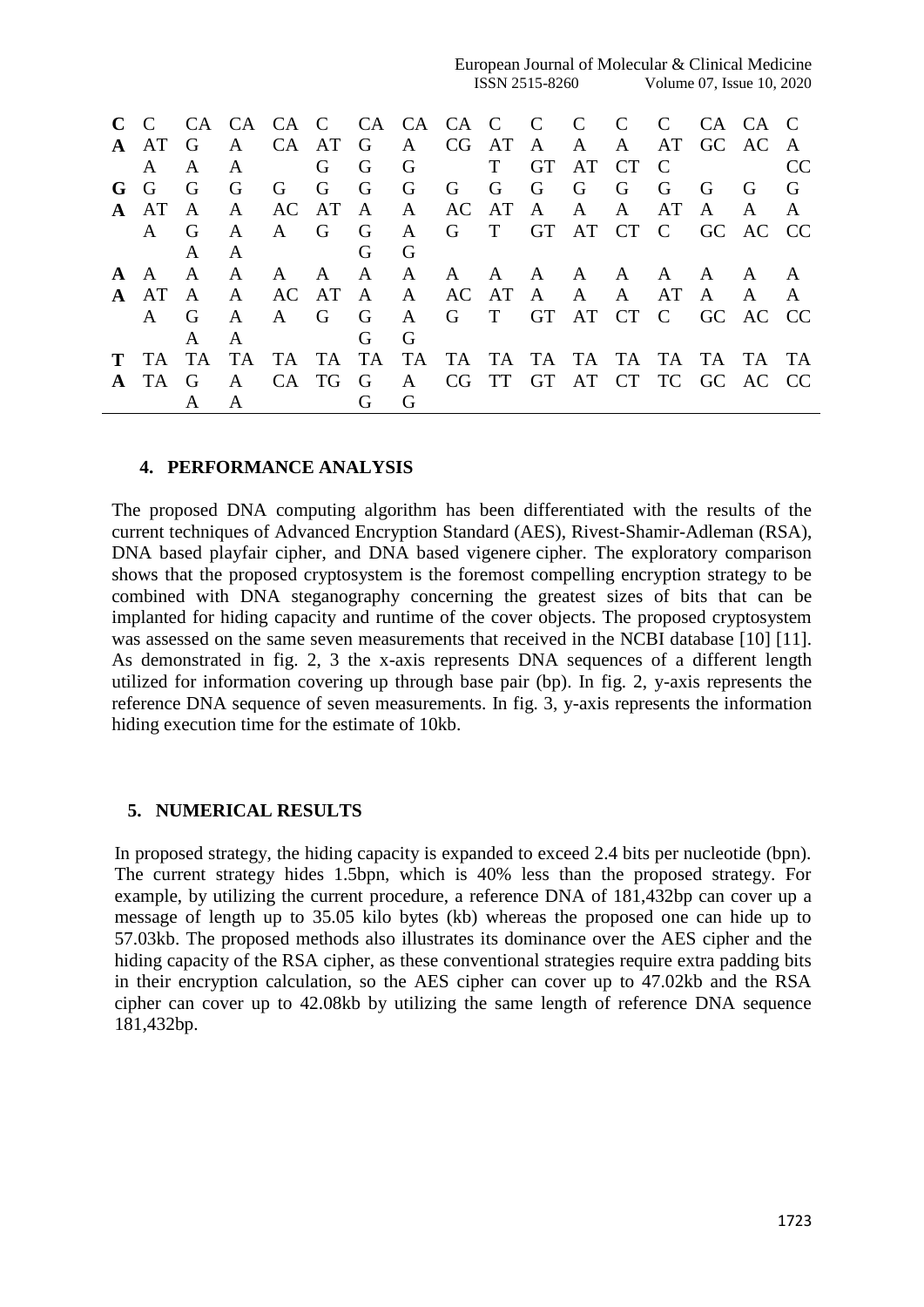

**Fig. 2.** Comparison of the proposed method with current techniques using hiding capacity



**Fig. 3.** Comparison of the proposed method with current techniques using execution time

In vigenere cipher there is no need of additional bits, where it can hide up to 50.06kb. Therefore, it is obvious from this calculation that as the length of the reference DNA sequence increases, so does the hiding capacity of any cipher technique will also be increased. In fig. 3, four outlined curves reflect the output of all the comparative ciphers except the RSA cipher as it absorbs very high time complexity that could not be integrated with the other ciphers in the same graph. It is clearly noted that the proposed algorithm is better than current techniques when compared to the execution time.

## **6. CONCLUSION**

A novel and unique organic simulation based procedure for DNA computing has been created in this paper, which satisfies all the functional and non-functional traits that ought to be